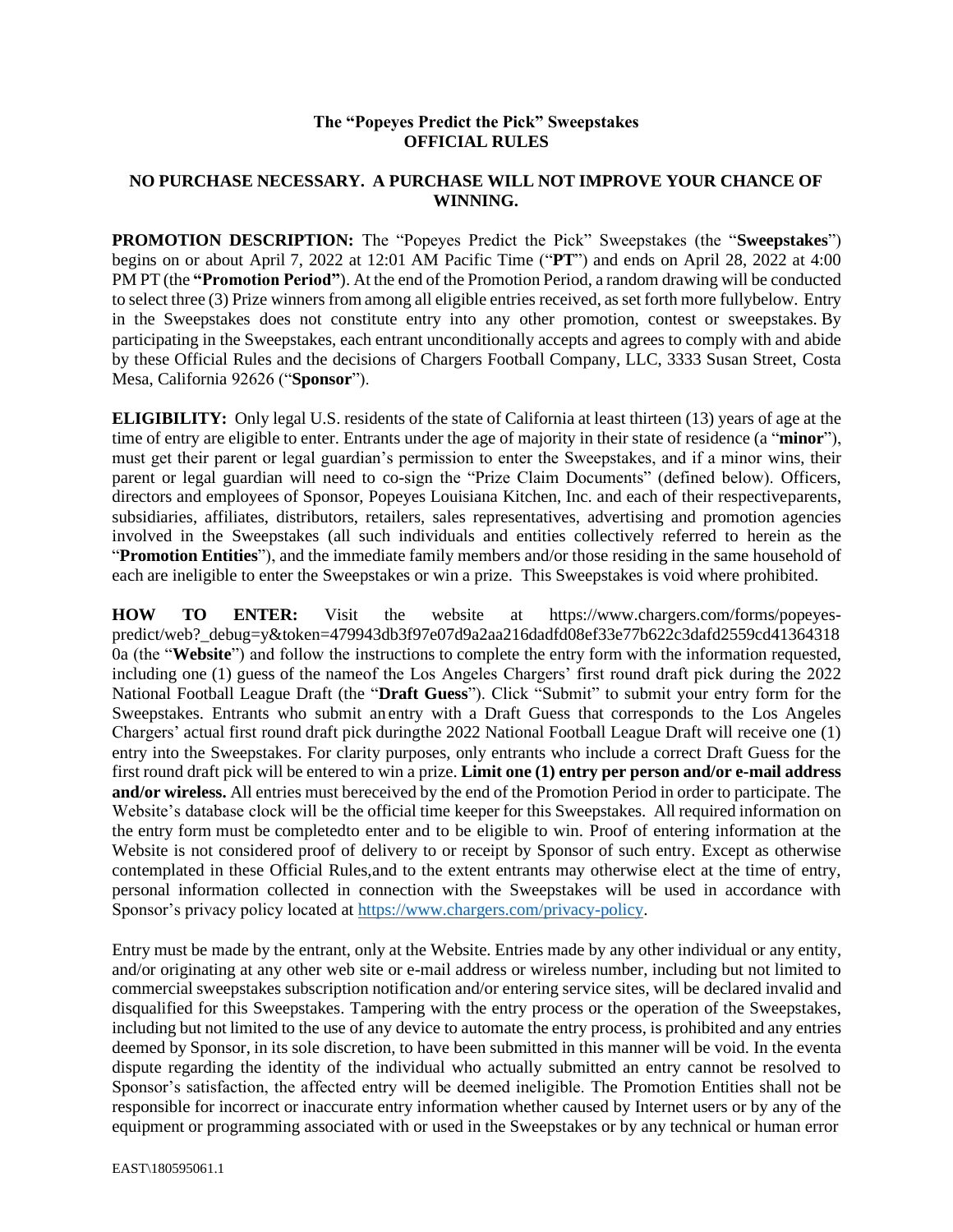which may occur in processing of the entries in the Sweepstakes. The Promotion Entities assume no responsibility or liability for any error, omission, interruption, deletion, theft or destruction, or unauthorized access to, or alteration of entries.

**WINNER SELECTION AND NOTIFICATION**: At the end of the Promotion Period, the winner will be randomly selected in a drawing from all eligible entries with a correct Draft Guess received throughoutthe Promotion Period. The drawing will be conducted by Sponsor or its designee, using randomization methods selected by Sponsor in its sole discretion. A potential winner will be notified by telephone and/ore-mail and/or text message using the contact information given at the time of entry. Sponsor shall have noliability for any winner notification that is lost, intercepted or not received by a potential winner for any reason. If, despite reasonable efforts, a potential winner does not respond within the time period specifiedin the winner notification, or if the prize or winner notification is returned as unclaimed or undeliverable tosuch potential winner, such potential winner will forfeit his or her prize and an alternate winner may be selected. If any potential winner isfound to be ineligible, or if he orshe has not complied with these OfficialRules or declines a prize for any reason prior to award, such potential winner will be disqualified and an alternate winner may be selected. Sponsor may successively attempt to contact up to three (3) potential winners of an applicable prize in accordance with such procedure, and if there is still no confirmed winnersof such applicable prize after such attempts have been made, if any, the corresponding prize may go unawarded.

**PUBLICITY RELEASE:** By participating in the Sweepstakes, in addition to any other grants which may be granted in any other agreement entered into between Sponsor and any entrant in and/or winner of the Sweepstakes, each entrant irrevocably grants the Promotion Entities and their respective successors, assigns and licensees, the right to use such entrant's name, social media tag, likeness, and biographical information, and any other personal characteristics, in any and all media for any purpose, including without limitation, to advertise, market, and promote the Promotion Entities.

**PRIZES/ODDS:** There is one (1) Grand Prize and Two (2) Secondary Prizes available.

The Grand Prize consists of (i) two (2) VIP tickets to the Chargers Training Camp for the Grand Prize winner and one (1) guest; (ii) one (1) virtual one (1) hour call with the draft pick (the "**Virtual Call**") to be scheduled on a date prior to July 1, 2022 determined by the Sponsor in its sole discretion; and (iii) one (1) digital gift card for Popeyes for Fifty Dollars (\$50). The total approximateretail value (**"ARV"**) of the Grand Prize is Two Thousand Nine Hundred and Fifty Dollars (\$2,950). Gift cards are subject to additional terms and conditions that the issuer imposes on its gift cards, which mayappear on the card itself or be accessible online.

In the event that the Chargers Training Camp or Virtual Call listed in the Grand Prize description does not or cannot take place as scheduled or at all, for reasons included but not limited to scheduling conflicts, cancellations, postponement, an event of "Force Majeure" (defined below), or for any other reason, then in lieu of attending the Chargers Training Camp or Virtual Call, the Grand Prize winner will receive One Hundred Dollars (\$100), and such amount plus the remaining components, if any, of the Grand Prize shall constitute full satisfaction of Sponsor's prize obligation to the Grand Prize winner, and no other or additional compensation will be awarded.

The two (2) Secondary Prizes each consist of (i) two (2) tickets for the Secondary Prize winner and one (1) guest to one (1) regular season home game that Los Angeles Chargers play during the 2022 NFL season at which fans are permitted to attend; (ii) one (1) parking pass to a regular season home game that Los Angeles Chargers play during the 2022 NFL season at which fans are permitted to attend; and (iii) one (1) digital gift card for Popeyes for Twenty-Five Dollars (\$25). Tickets are subject to additional terms and conditions that are printed on the tickets or available through a link on electronic tickets. The total ARV of each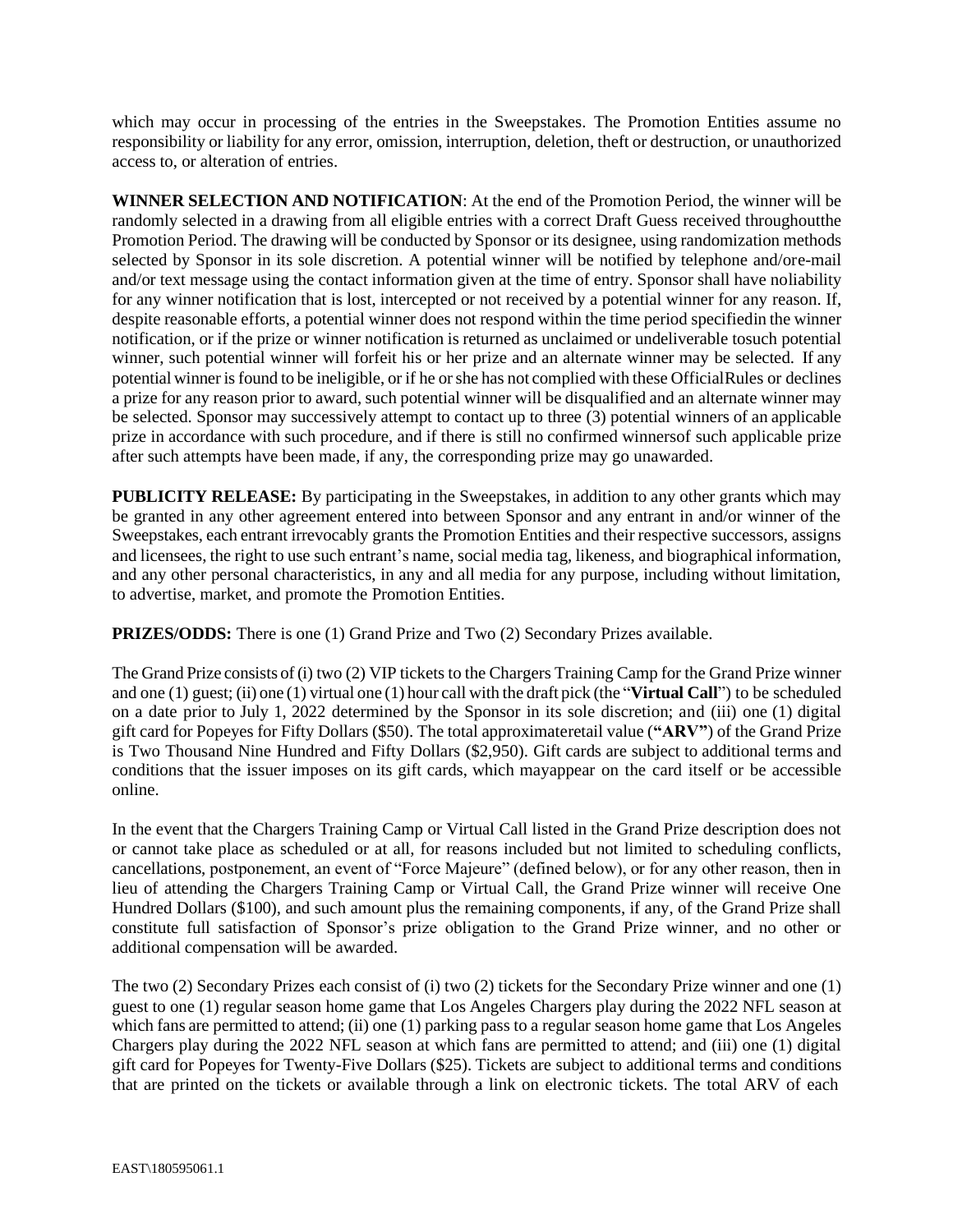Secondary Prize is Five Hundred and Twenty-Five Dollars(\$525). Gift cards are subject to additional terms and conditions that the issuer imposes on its gift cards, which may appear on the card itself or be accessible online.

Sponsor is not responsible for travel to and from the game. All expenses and incidental costs not expressly stated in the Secondary Prize description above, including but not limited to, ground transportation, meals, incidentals, service charges or facility charges, lodging, taxes, gratuity or other expenses are the sole responsibility of the Secondary Prize winner and his or her guest.

The Grand Prize winner's guest and the Secondary Prize winner's guest must be eighteen (18) years of age or older, or if such guest is under the age of majority in his or her state of residence (a "**minor**"), the Grand Prize winner or Secondary Prize winner must be such minor's parent or legal guardian, or such guest must accompany the Grand Prize winner Secondary Prize winner with the writtenpermission of such parent or legal guardian in form and substance acceptable to Sponsor in its sole discretion. If the Grand Prize winner or Secondary Prize winner is a minor, his or her guest must be his or her parent or legal guardian, or Grand Prize winner or Secondary Prize winner must attend the game with the written permission of such parent or legal guardian in form and substance acceptable to Sponsor in its sole discretion. Children under the age of sixteen (16) will not be admitted unless accompanied by an adult. In the event the Grand Prize winner or Secondary Prize winner or any of his or her guests engage in behavior during any game that (as determined by Sponsor in its sole discretion) is obnoxious or threatening, illegal or that is intended to annoy, abuse, threaten or harassany other person, Sponsor reserves the right to terminate the Grand Prize winner's or Secondary Prize winner's and his or her guest'sattendance at the applicable game or event early, and send the Grand Prize winner or Secondary Prize winner and/or his or her guest(s) home with no further compensation.

In the event that one or more of the games listed in the Secondary Prize description does not or cannot take place as scheduled or at all, for reasons included but not limited to scheduling conflicts, cancellations, postponement, an event of "Force Majeure" (defined below), or for any other reason, then in lieu of attending the applicable game, the Secondary Prize winner will receive One Hundred Dollars (\$100) (the **"Substitute Prize"**), and such amount plus the remaining components, if any, of the Secondary Prize shall constitute full satisfaction of Sponsor's prize obligation to the Secondary Prize winner, and no other or additional compensation will be awarded. In addition, if attendance at a game is restricted or prohibited due to local or other applicable COVID-19 restrictions or another event of Force Majeure, the Sponsor reserves the right to allocate game-day tickets using whatever methods it chooses in its sole discretion, andif such allocation prevents the Secondary Prize winner and/or his or her guest from attending one or more home games that are played notwithstanding such affected attendance, then the Secondary Prize winner will receive the Substitute Prize for the home game that the Secondary Prize winner could have otherwise attended, and such amount plus the remaining components, if any, of the Secondary Prize shall constitute full satisfaction of Sponsor's prize obligation to the Secondary Prize winner, and no other or additional compensation will be awarded.

No cash alternative or substitution of prizes will be allowed, except Sponsor reserves the right in its sole discretion to substitute prize of comparable value if any prize listed is unavailable, in whole or in part, for any reason. Applicable portions of the Prizes will be delivered only to an address in the United States. The total ARV of all prizes is Four Thousand Dollars (\$4,000).

## **Many will enter, only three (3) will win. Actual odds of winning depend on the number of eligible entries received.**

EAST\180595061.1 **GENERAL PRIZE CONDITIONS**: Prizes will be awarded only if the potential prize winner fully complies with these Official Rules. All portions of the prize are non-assignable and non-transferable. Prizes pictured in point-of-sale, online, television and print advertising, promotional packaging, and other Sweepstakes materials are for illustrative purposes only. Actual prize may vary from the prize pictured.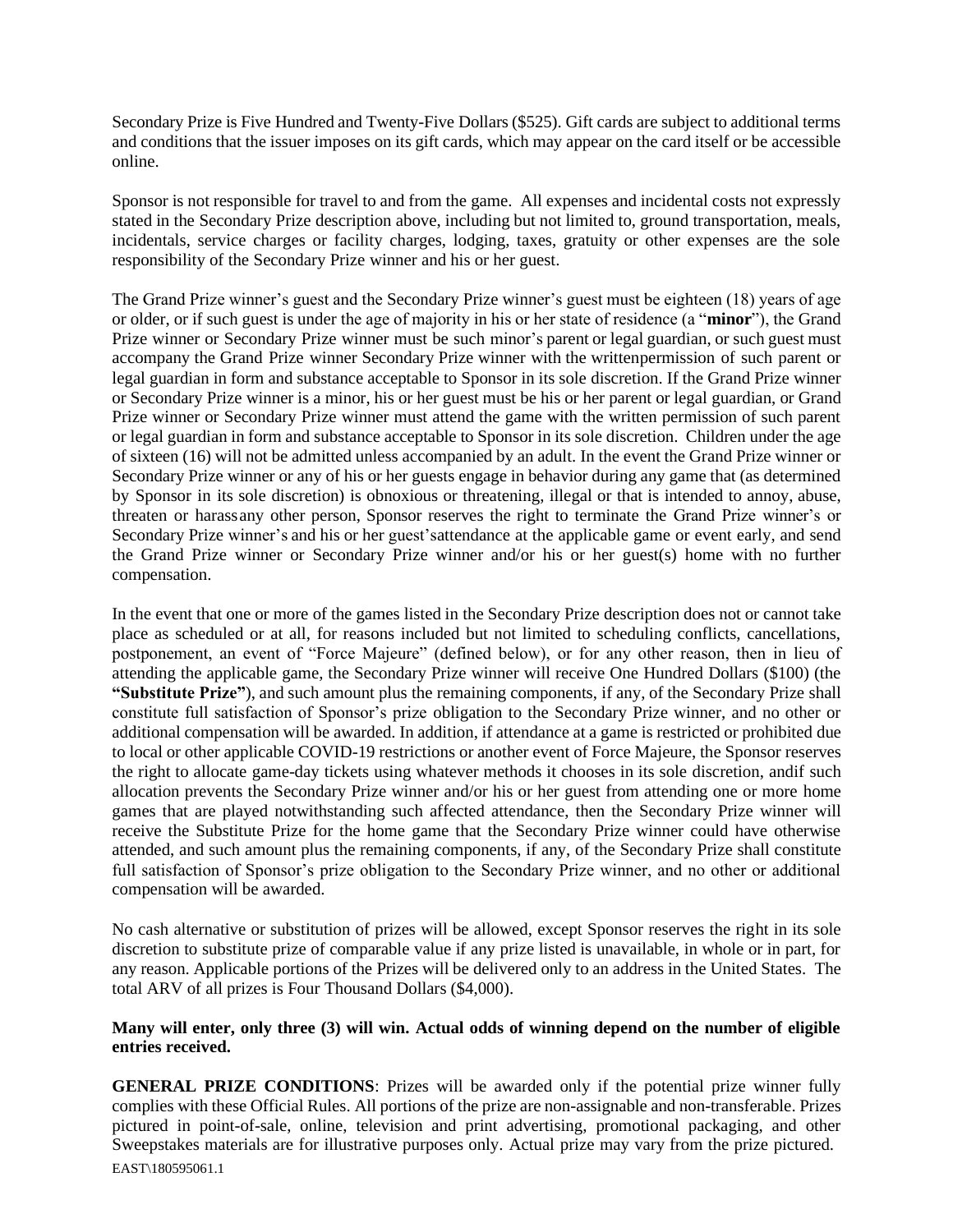All details and other restrictions of the prize not specified in these Official Rules will be determined by Sponsor in its sole discretion. No cash alternative or substitution of the prize will be allowed, except Sponsor reserves the right in its sole discretion to substitute prize of comparable value if any prize listed is unavailable, in whole or in part, for any reason. The prize winner shall be solely responsible for all federal, state and/or local taxes, and the reporting consequences thereof, and for any other fees or costs associated with the applicable prize. Sponsor may, in its sole discretion, deduct or withhold the amount of applicable tax on any cash or cash equivalent prize. The Sponsor will issue and file an IRS Form 1099 or equivalent tax withholding documentation for the retail value of any prize or other items of value transferred to the prize winner by the Sponsor in accordance with IRS requirements, and the Sponsor may also share such documentation with a state or local government agency as required by law. Refusal or failure of the prize winner to satisfy the requirements of all necessary and appropriate tax, withholding or other required compliance terms (including Social Security number, IRS Form W•8BEN, IRS Form W•9, or equivalent information), as determined by the Sponsor in its sole discretion, may result in the prize winner forfeiting the prize and an alternate potential winner may be selected in accordance with these Official Rules. Sponsor will award the prize subject to any applicable withholding taxes, and the amount of the prize transferred, as reduced by any applicable withholding taxes, will constitute full payment of the prize, as applicable. The potential winner will be required to execute an Affidavit of Eligibility, a Liability Release, and (where imposing such condition is legal) a Publicity Release (collectively, "**Prize Claim Documents**"). If a winner is a minor, at Sponsor's option, the applicable prize either will be awarded in the name of the parent or legal guardian of such minor winner, or the parent or legal guardian of such minor winner will be required to ratify and sign Prize Claim Documents. If any potential winner (or, in the case of a minor, such minor winner's parent or legal guardian) fails or refuses to sign and return all Prize Claim Documents by the deadline specified in the prize notification, the winner may be disqualified and an alternate winner may be selected.

Sponsor makes no warranties, and hereby disclaims any and all warranties, express or implied, concerning any prize furnished in connection with the Sweepstakes. WITHOUT LIMITING THE GENERALITY OF THE FOREGOING, SUCH PRIZE IS PROVIDED "AS IS" WITHOUT WARRANTY OF ANY KIND, EITHER EXPRESS OR IMPLIED, AND SPONSOR HEREBY DISCLAIMS ALL SUCH WARRANTIES, INCLUDING BUT NOT LIMITED TO, THE IMPLIED WARRANTIES OF MERCHANTABILITY, FITNESS FOR A PARTICULAR PURPOSE AND/OR NON-INFRINGEMENT.

**GENERAL LIABILITY RELEASE/FORCE MAJEURE**: Acceptance of a prize constitutes winner's permission for the Promotion Entities to use winner's name, photograph, likeness, voice, biographical information, statements and address (city and state) for advertising and/or publicity purposes worldwide and in all forms of media now known or hereafter developed, in perpetuity, without further compensation. Each entrant (and any minor entrant's parent or legal guardian) agrees that Sponsor and Promotion Entities (A) shall not be responsible or liable for, and are hereby released from, any and all costs, injuries, losses or damages of anykind, including, without limitation, death and bodily injury, due in whole or in part, directly or indirectly, to participation in the Sweepstakes or any Sweepstakes-related activity, or from entrants' acceptance, receipt, possession and/or use or misuse of any prize, and (B) have not made any warranty, representation or guarantee express or implied, in fact or in law, with respect to any prize, including, without limitation, to such prize's quality or fitness for a particular purpose. Sponsor assumes no responsibility for any damageto an entrant's, or any other person's, computer system which is occasioned by accessing the Website or participating in the Sweepstakes, or for any computer system, phone line, hardware, software or program malfunctions, or other errors, failures, delayed computer transmissions or network connections that are human or technical in nature. Without limiting the generality of the foregoing, Sponsor is not responsible for incomplete, illegible, misdirected, misprinted, late, lost, damaged, stolen, or postage-due entries or prizenotifications; or for lost, interrupted, inaccessible or unavailable networks, servers, satellites, Internet service providers, websites, or other connections; or for miscommunications, failed, jumbled, scrambled, delayed, or misdirected computer, telephone or cable transmissions; or for any technical malfunctions,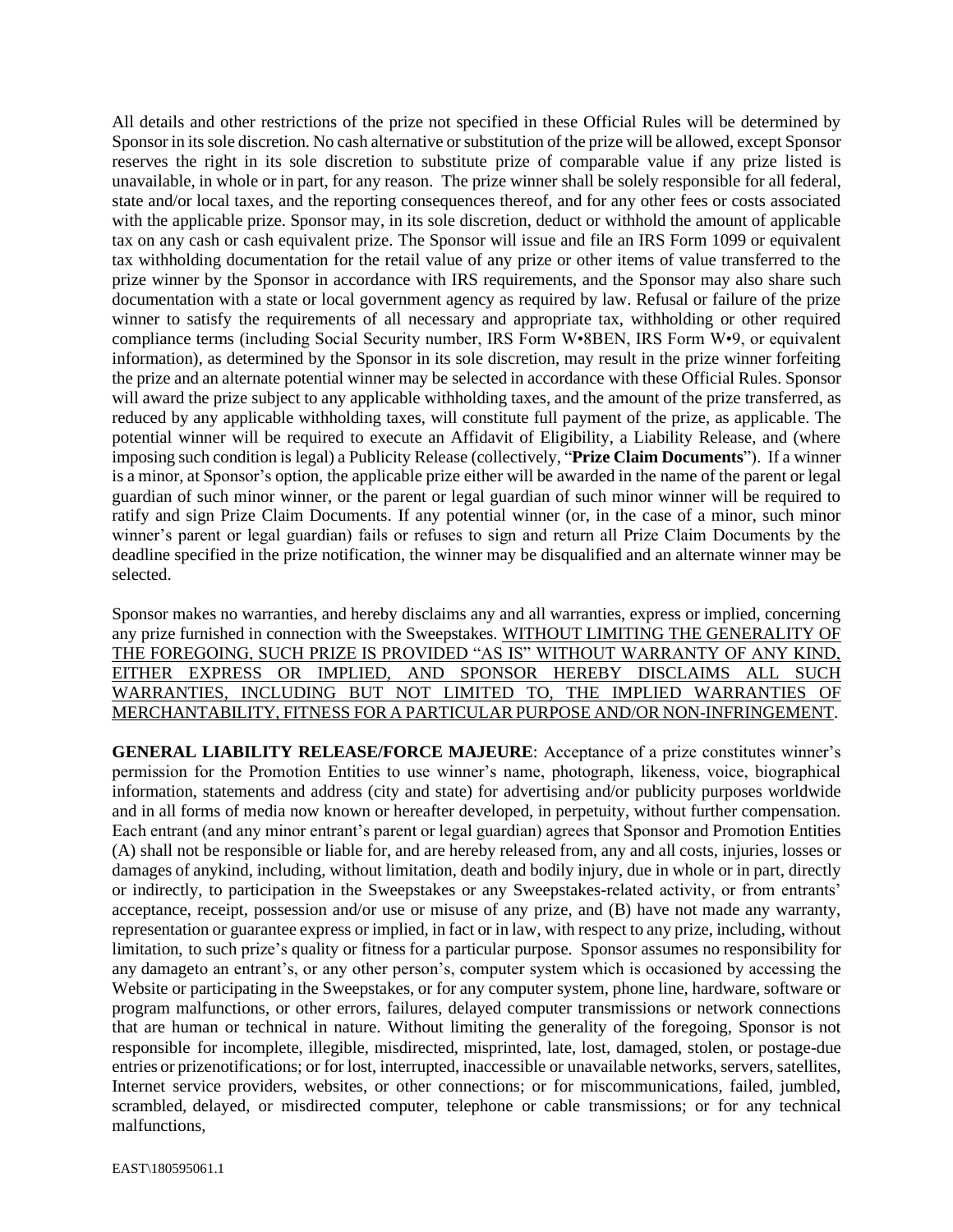failures, difficulties or other errors of any kind or nature; or for the incorrect or inaccurate capture of information, or the failure to capture any information. Sponsor reserves the right in its sole discretion to disqualify any individual who is found to be tampering with the entry process or the operation of the Sweepstakes or the Website, to be acting in violation of these Official Rules, or to be acting in an unsportsman-like or disruptive manner, or with the intent to disrupt or undermine the legitimate operation of the Sweepstakes, or to annoy, abuse, threaten or harass any other person, and Sponsor reserves the right to seek damages and other remedies from any such person to the fullest extent permitted by law. No mechanically reproduced, illegible, incomplete, forged, software-generated or other automated multiple entries will be accepted. If a dispute as to the identity of the individual who actually submitted an entry cannot be resolved to Sponsor's satisfaction, the affected entry may be deemed ineligible. Sponsor reserves the right to modify, extend, suspend, or terminate the Sweepstakes if it determines, in its sole discretion, that the Sweepstakes is technically impaired or corrupted or that fraud or technical problems, failures or malfunctions or other causes beyond Sponsor's control have destroyed or severely undermined or to any degree impaired the integrity, administration, security, proper play and/or feasibility of the Sweepstakes as contemplated herein. In the event an insufficient number of eligible entries are received and/or Sponsor is prevented from awarding prizes or continuing with the Sweepstakes as contemplated herein by any event beyond its control, including but not limited to fire, flood, earthquake, windstorm, epidemic, pandemic, public health crisis, disease, virus, sickness or outbreak or other similar or dissimilar natural disaster; act of God or public enemy; riot or civil disturbance, act of any government or governmental authority, power failure, satellite or equipment failure, failure of telecommunications lines or failure or breakdown of plant, machinery or vehicles operated by a third party; labor dispute, strike, or lockout; actual or threat of war, armed conflict, terrorist attacks, war (declared, undeclared or threatened), explosion, nuclear, or chemical or biological contamination; or a government imposed travel ban, restriction on movement or gatherings, or other government imposed mandate of any kind, order of any court or jurisdiction, or other cause not reasonably within Sponsor's control (each a "**Force Majeure**" event or occurrence), then subject to any governmental approval which may be required, Sponsor reserves the right to modify, suspend, or terminate the Sweepstakes. If the Sweepstakes is terminated before the designated end date, Sponsor may (if possible) select the winner in a random drawing from all eligible, non-suspect entries received as of the date of the event giving rise to the termination. Inclusion in such drawing shall be each entrant's sole and exclusive remedy under such circumstances. Only the type and quantity of prizes described in these Official Rules will be awarded. If, for any reason, more bona fide winners come forward seeking to claim prizes in excess of the number of each type of prize set forth in these Official Rules, the winners, or remaining winners, as the case may be, of the advertised number of prizes available in the prize category in question may be selected in a random drawing from among all persons making purportedly valid claims for such prize(s). Inclusion in such drawing shall be each entrant's sole and exclusive remedy under such circumstances. These Official Rules cannot be modified or amended in any way except in a written document issued in accordance with law by a duly authorized representative of Sponsor. The invalidity or unenforceability of any provision of these Official Rules shall not affect the validity or enforceability of any other provision. If any provision is determined to be invalid or otherwise unenforceable or illegal, these Official Rules shall otherwise remain in effect and shall be construed in accordance with their terms as if the invalid or illegal provision were not contained herein.

**GOVERNING LAW/JURISDICTION:** ALL ISSUES AND QUESTIONS CONCERNING THE CONSTRUCTION, VALIDITY, INTERPRETATION AND ENFORCEABILITY OF THESE OFFICIAL RULES OR THE RIGHTS AND OBLIGATIONS OF ENTRANTS OR SPONSOR IN CONNECTION WITH THE SWEEPSTAKES SHALL BE GOVERNED BY AND CONSTRUED IN ACCORDANCE WITH THE INTERNAL LAWS OF THE STATE OF CALIFORNIA WITHOUT GIVING EFFECT TO ANY CHOICE OF LAW OF CONFLICT OF LAW RULES OR PROVISIONS THAT WOULD CAUSE THE APPLICATION OF ANY OTHER STATE'S LAWS.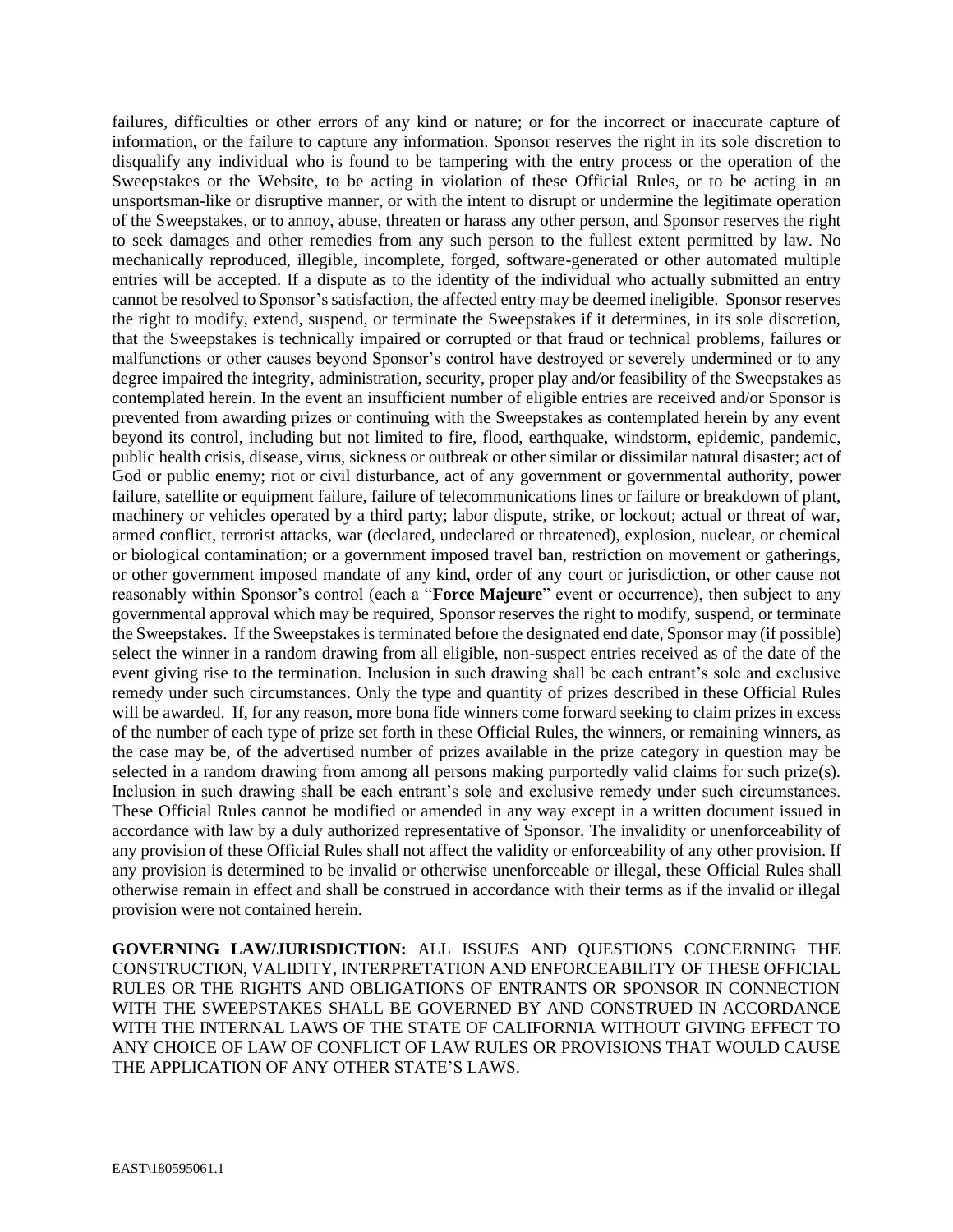**ARBITRATION PROVISION**: By participating in this Sweepstakes, each entrant (and any minor entrant's parent or legal guardian) agrees: (i) that any and all disputes the entrant may have with, or claims entrant may have against, the Promotion Entities relating to, arising out of or connected in any way with (a) the Sweepstakes, (b) the awarding or redemption of any prize, and/or (c) the determination of the scope or applicability of this agreement to arbitrate, will be resolved exclusively by final and binding arbitration administered by JAMS and conducted before a sole arbitrator in accordance with the rules of JAMS; (ii) this arbitration agreement is made pursuant to a transaction involving interstate commerce, and shall be governed by the Federal Arbitration Act ("**FAA**"), 9 U.S.C. §§ 1-16; (iii) the arbitration shall be held in Los Angeles, California; (iv) the arbitrator's decision shall be controlled by the terms and conditions of these Official Rules and any of the other agreements referenced herein that the applicable entrant may have entered into in connection with the Sweepstakes; (v) the arbitrator shall apply California law consistent with the FAA and applicable statutes of limitations, and shall honor claims of privilege recognized at law; (vi) there shall be no authority for any claims to be arbitrated on a class or representative basis, arbitration can decide only entrant's and/or Sponsor's individual claims; the arbitrator may not consolidate or join the claims of other persons or parties who may be similarly situated; (vii) the arbitrator shall not have the power to award punitive damages against the entrant or Sponsor; (viii) if the entrant is able to demonstrate that the costs of arbitration will be prohibitive as compared to the costs of litigation, Sponsor will pay as much of entrant's filing and hearing fees in connection with the arbitration as the arbitrator deems necessary to prevent the arbitration from being cost-prohibitive; and (ix) with the exception of subpart (vi) above, if any part of this arbitration provision is deemed to be invalid, unenforceable or illegal, or otherwise conflicts with the rules of JAMS, then the balance of this arbitration provision shall remain in effect and shall be construed in accordance with its terms as if the invalid, unenforceable, illegal or conflicting provision were not contained herein. If, however, subpart (vi) is found to be invalid, unenforceable or illegal, then the entirety of this arbitration provision shall be null and void, and neither entrant nor Sponsor shall be entitled to arbitrate their dispute. For more information on JAMS and/or the rules of JAMS, visit their website at [www.jamsadr.com.](http://www.jamsadr.com/)

**NFL DISCLAIMER**. This Sweepstakes is not sponsored or administered by the National Football League ("**NFL**"). Any questions, comments or complaints regarding the Sweepstakes will be directed to the Sponsor and not to the NFL. NFL and the NFL shield design are registered trademarks of the National Football League. All other NFL-related trademarks are trademarks of the National Football League.

**SOCIAL NETWORK RELEASE AND DISCLAIMER**. Each entrant (and any minor entrant's parent or legal guardian) acknowledges and agrees that this Sweepstakes is in no way sponsored, endorsed or administered by, or associated with Facebook, Instagram, or Twitter. By entering the Sweepstakes each entrant (and any minor entrant's parent or legal guardian) hereby releases and agrees to hold harmless each of Facebook, Instagram, and Twitter completely from any liability in respect of the Sweepstakes. Use of Facebook will be subject to Facebook's privacy policy and terms of service, which are available at: <https://www.facebook.com/policy.php> and [https://www.facebook.com/terms.php.](https://www.facebook.com/terms.php) Use of the Instagram service will be subject to Instagram's data policy and terms of use, which are available at: <https://help.instagram.com/155833707900388> and [https://help.instagram.com/581066165581870?ref=dp.](https://help.instagram.com/581066165581870?ref=dp) Use of Twitter will be subject to Twitter's privacy policy and terms of service, which are available at: <https://twitter.com/en/privacy> and [https://twitter.com/en/tos.](https://twitter.com/en/tos) Any questions, comments or complaints regarding the Sweepstakes will be directed to the Promotion Entities and not Facebook, Instagram, or Twitter.

**POPEYES LOUISIANA KITCHEN, INC. DISCLAIMER**. This Sweepstakes is not sponsored or administered by Popeyes Louisiana Kitchen Inc ("PLKI"). Any questions, comments or complaints regarding the Sweepstakes will be directed to the Sponsor and not to PLKI. The POPEYES name and logo are used with permission. All rights reserved.

**WINNERS LIST/OFFICIAL RULES**: To obtain a copy of any legally-required winners list, send an